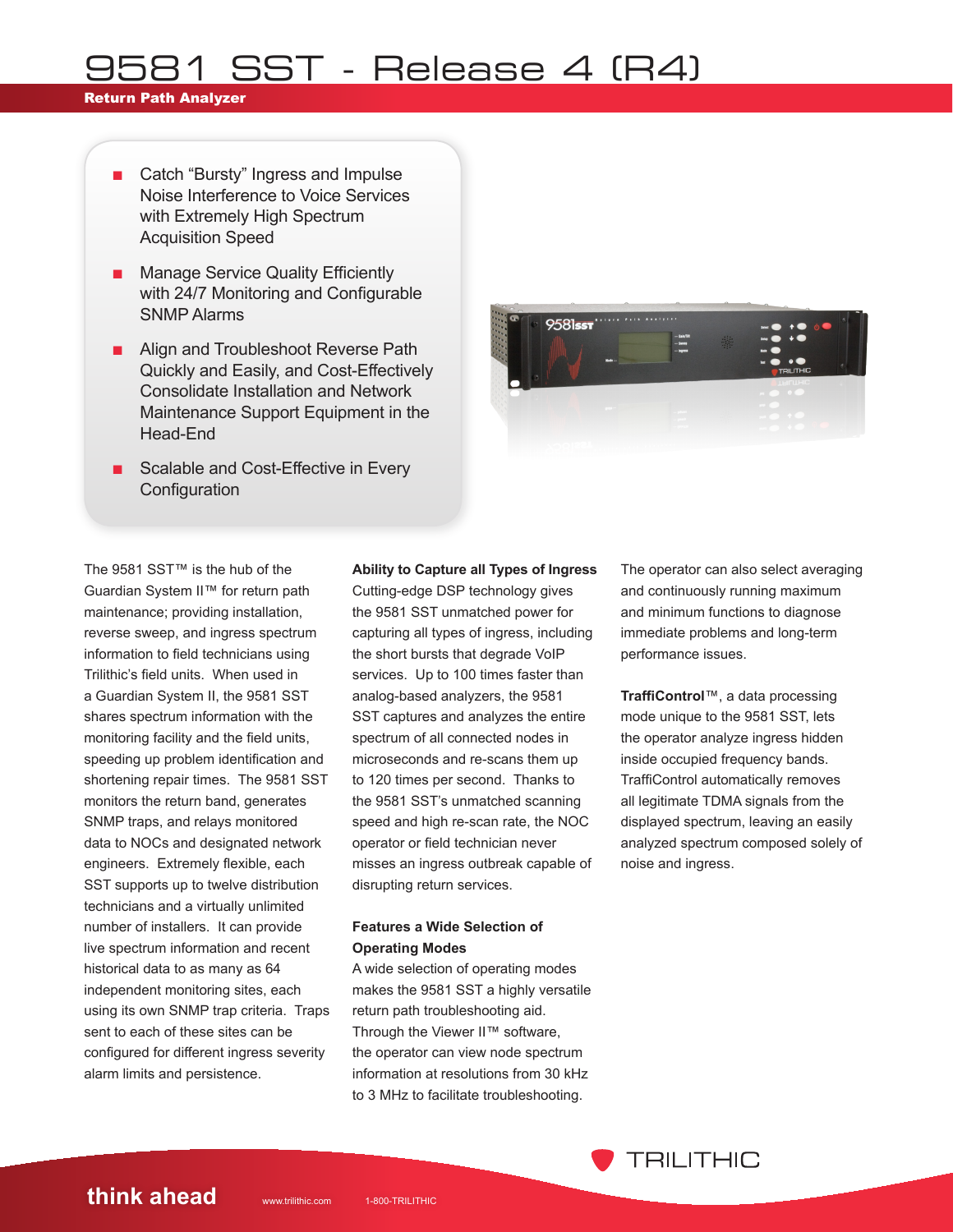Return Path Analyzer

#### **Versatile, Flexible, and Scalable**

The 9581 SST simultaneously supports:

- Installation tests
- Distribution sweep and maintenance
- Return path performance monitoring

Each 9581 SST can:

- Support up to 16 individual nodes
- Support up to 12 distribution technicians
- Support dozens of installers
- Send traps and live spectrum data to as many as 64 server sites

#### **Efficient Distribution Maintenance**

The 9581 SST transmits sweep and return spectrum information to 860 DSP<sup>™</sup> Field Analyzers and RSVP<sup>2™</sup> installation testers, updating all field displays every 0.8 seconds regardless of the number of instruments being supported.

**GENERAL SPECIFICATIONS**

#### **Fast and Accurate Installations**

The RSVP² Installer's return tester and 860 DSPi™ field analyzer with the VP-1 option analyze data from the 9581 SST to evaluate the reverse power level and C/(N+I) from the subscriber to the head-end.

#### **Superior Return Monitoring**

When used with Viewer II monitoring software, the 9581 SST can dispatch traps to as many as 64 servers, each provided with its own SNMP trap criteria. Each client user has independent selection of display resolution and may choose any available detector settings without interference to other users or loss of speed.

#### **The Guardian System II**

The Guardian System II is a powerful, flexible system of field and central office products, supporting all aspects of return path management, including installation, distribution system alignment, ingress control, ingress monitoring, and real-time troubleshooting. All elements of the return maintenance process are closely linked for maximum efficiency, flexibility and optimum cost-effectiveness.

| <b>Standard Connection</b>                          | 2 test ports                                                                                                                                                                                                                                                                                                                     |
|-----------------------------------------------------|----------------------------------------------------------------------------------------------------------------------------------------------------------------------------------------------------------------------------------------------------------------------------------------------------------------------------------|
| <b>Optional Connections</b>                         | TPM-8 is an 8 port expansion module for the 9581 SST<br>Two TPM-8's allow for expansion up to 16 ports                                                                                                                                                                                                                           |
| <b>Functions Simultaneously</b><br><b>Supported</b> | Reverse sweep, working with 9580 SSR field units or 860 DSP signal analyzer with<br>Option SR-1<br>Reverse installation testing, working with RSVP <sup>2</sup> installer's reverse tester or 860 DSP<br>signal analyzer with option VP-1<br>Reverse path ingress monitoring with SNMP alarms compatible with Viewer II software |
| <b>Measurement Refresh</b><br><b>Speed</b>          | <b>Field equipment:</b> Every 0.8 seconds<br>Monitoring and alarming: Every 0.4 seconds<br>Live-viewing functions: Every 0.4 seconds                                                                                                                                                                                             |

## **think ahead** www.trilithic.com 1-800-TRILITHIC

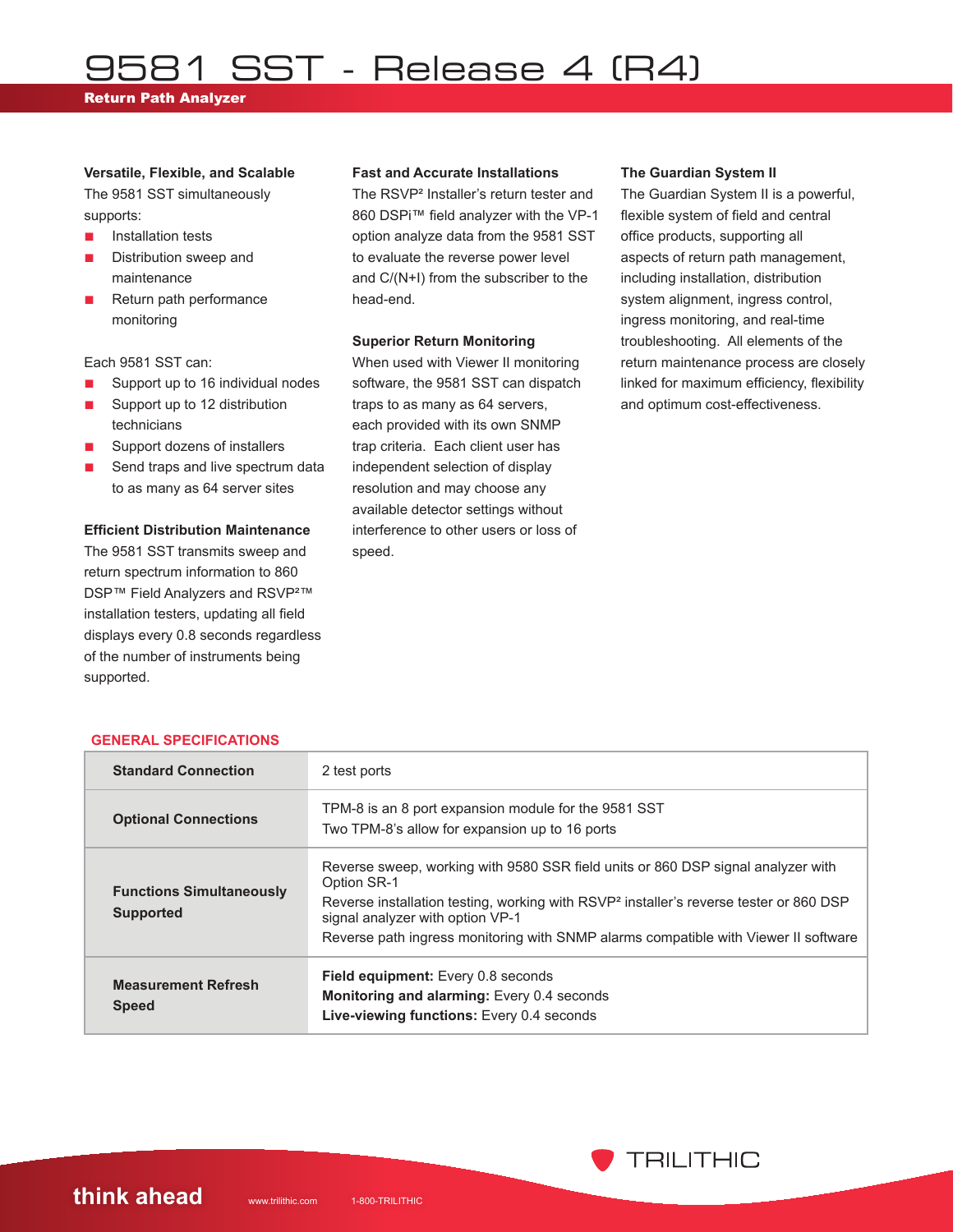## Return Path Analyzer

### **Spectrum Data Resolution (RBW)**

| <b>Network Applications</b>                                 | 30 kHz, 100 kHz, 300 kHz, 375 kHz, 3 MHz                                                                                                                                                                             |  |
|-------------------------------------------------------------|----------------------------------------------------------------------------------------------------------------------------------------------------------------------------------------------------------------------|--|
| <b>Field Applications</b>                                   | 375 kHz                                                                                                                                                                                                              |  |
| <b>Transient Troubleshooter</b><br><b>Mode</b>              | 375 kHz at high scan rate                                                                                                                                                                                            |  |
| <b>Display Range</b>                                        | 50 dB dynamic range, 1 dB measurement resolution                                                                                                                                                                     |  |
| <b>Level Accuracy</b>                                       | $±1$ dB                                                                                                                                                                                                              |  |
| <b>Spectrum Processing Modes (Available simultaneously)</b> |                                                                                                                                                                                                                      |  |
| <b>Peak Mode</b>                                            | Single spectrum comprised of the peak values of all of the spectrum scans collected<br>during the previous interval                                                                                                  |  |
| <b>AVG Mode</b>                                             | Single spectrum averaging all of the spectrum scans collected during the previous<br>interval                                                                                                                        |  |
| <b>TraffiControl Mode</b>                                   | Processes return spectra to remove all TDMA traffic to enhance ingress detection<br>Updates every interval                                                                                                           |  |
| <b>Spectrum Scan Rate</b>                                   |                                                                                                                                                                                                                      |  |
| <b>ENM Mode</b>                                             | Supports both network and field applications: scans all test points at rate of 40 scans<br>per second                                                                                                                |  |
| <b>SFM Mode</b>                                             | Supports only transient monitoring and analysis functions: scans all test points at rate<br>of 120 scans per second                                                                                                  |  |
| <b>Field Unit Support</b>                                   |                                                                                                                                                                                                                      |  |
| <b>Field Functions Supported</b>                            | Spectrum view: 0.3 to 65 MHz<br>Current node is automatically selected or user may select other nodes supported by<br>the same SST.<br>Sweep: 0.3 to 65 MHz<br>Up to 12 field units independently supported per SST. |  |
|                                                             | Ranging test for installation verification. Typically supports 50 or more RSVP <sup>2</sup> reverse<br>installer's testers or 860 DSPs with option VP-1, per SST.                                                    |  |